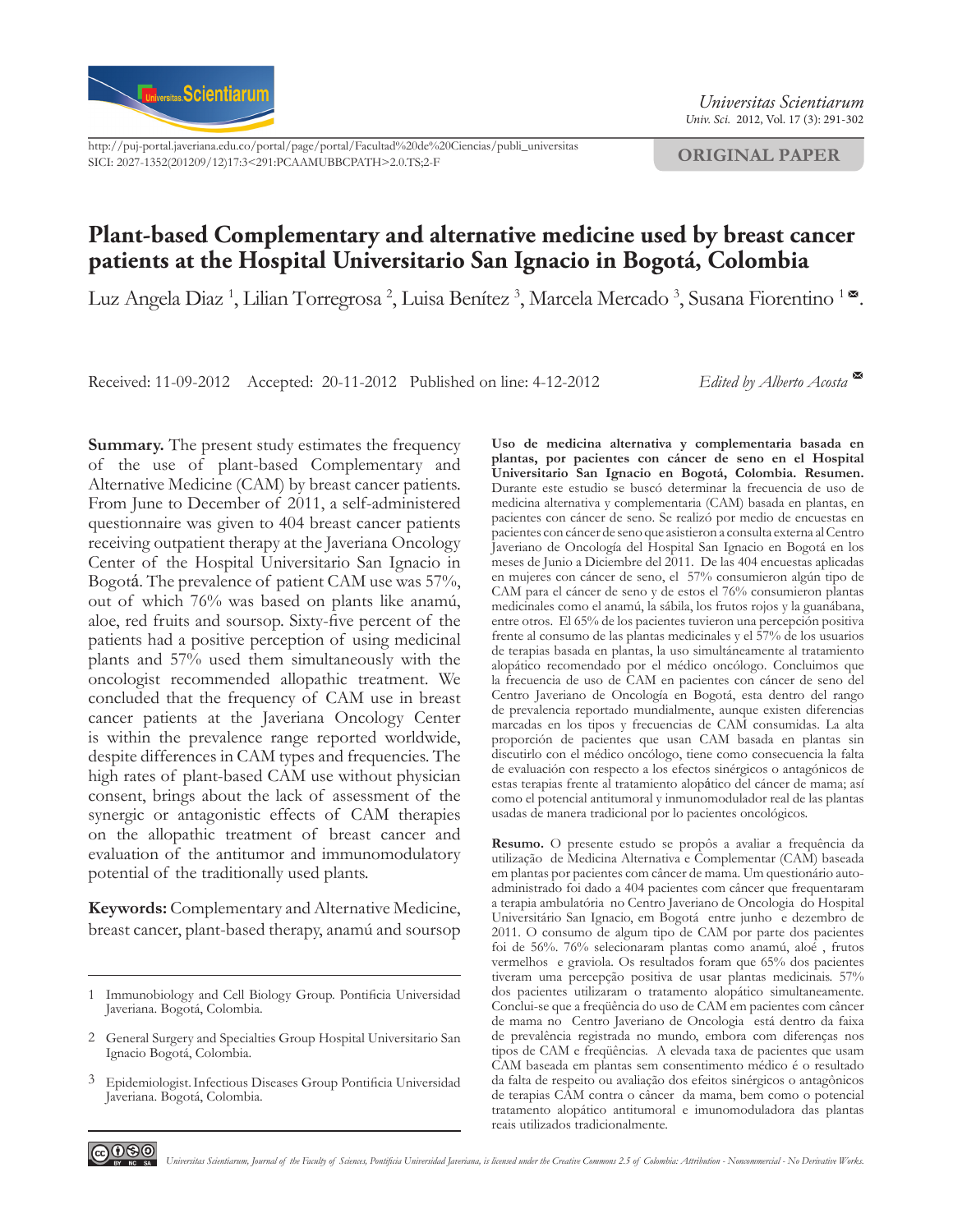## **Introduction**

The United States National Cancer Institute defines CAM as a group of healthcare systems, practices and therapies not based on conventional or allopathic medicine and therefore excluded from medical school programs and public health systems. Alternative medicine replaces conventional medical intervention while complementary medicine is used conjointly with it. According to the United States National Center for Complementary and Alternative Medicine (NCCAM) CAM types are: mind-body therapies (meditation), energy therapies (electromagnetic therapy), alternative medical systems (homeopathy), manual healing therapies (acupressure) and biologically based therapies (plants) (1, 2).

The use of plant-based therapies by breast cancer patients depends on cultural background. A survey in northwestern Turkey established that breast cancer patients prefer herbal therapies (67%) over other CAM types (3), while in Canada and Australia the frequency of herbal therapy use was only 20% (4, 5).

Implications in the treatment effectiveness of conventional therapies may exist when plant-based therapies are used without a physician's explicit consent, as they may interact antagonistically or synergistically with conventional therapies. An example of an antagonistic interaction is the use of St. John's herbal infusions (*Hypericum perforatum*), which cause irinotecan plasma levels to dramatically decrease causing the loss of antitumor activity (6). In contrast, curcuma *(Curcuma longa*), a traditional Indian and Chinese medicine, enhances antitumor activities (7).

Breast cancer is the most common tumor in women worldwide with an increase of 23% (1.38 million) of new cases per year. It was accountable for 14% (458,000) of all cancer deaths in 2008 (8). In Colombia, breast cancer ranks second in frequency with an incidence rate of 31 per 100,000 women as reported in 2008, lower in comparison to the United States, where the incidence rate is 77 per 100,000 women. According to Bogota's National Cancer Institute there were 551 new cases in 2009 of primary breast cancer, corresponding to 10% of all new registered cancer cases (9).

In the United States, CAM use by breast cancer patients reaches 75% (10) and in disease-free survivors, it rises to 83% (11, 12), a higher incidence

than with any other types of cancers (13). Because reports on CAM use by cancer patients in Colombia is scarce, our study seeks to estimate the frequency of plant-based CAM use whether alone or together with conventional therapy in breast cancer patients receiving outpatient therapy at the Javeriana Oncology Center of the Hospital Universitario San Ignacio in Bogota. Additionally, we sought to learn about the plants most commonly used by patients and the relationship between these herbal therapies and the patient's perception of their general state of health.

### **Material and methods**

Patients Design: A cross-sectional observational study based on a survey completed by patients attending the Javeriana Oncology Center of the Hospital Universitario San Ignacio's in Bogota.

**Participants:** The science and ethic committees of the Medical and Science Faculties of the Pontificia Universidad Javeriana approved the survey protocol. Surveys were issued to patients receiving outpatient treatment at the Javeriana Oncology Center (JOC) of the Hospital Universitario San Ignacio in Bogota, from June through December 2011. The participating patients were over 18 years old, and diagnosed with breast cancer regardless of its stage. The participants voluntarily signed a consent and information form to participate in this study.

**Questionnaire:** The survey had three sections: the first section covered social demographic characteristics such as age, marital status, gender, socioeconomic status, educational level and current occupation. The second section focused on the disease and items such as clinical stage, time of diagnosis and treatment type. The third section addressed the use of CAM as a treatment for breast cancer and if it was used alone or together with other therapies, specifying plant type, length of treatment, procedure and frequency of use as well as its financial costs. The section also recorded who recommended its use, whether it was used under physician's consent and the physician's view about its use, as well as the patient's mental perception of its use.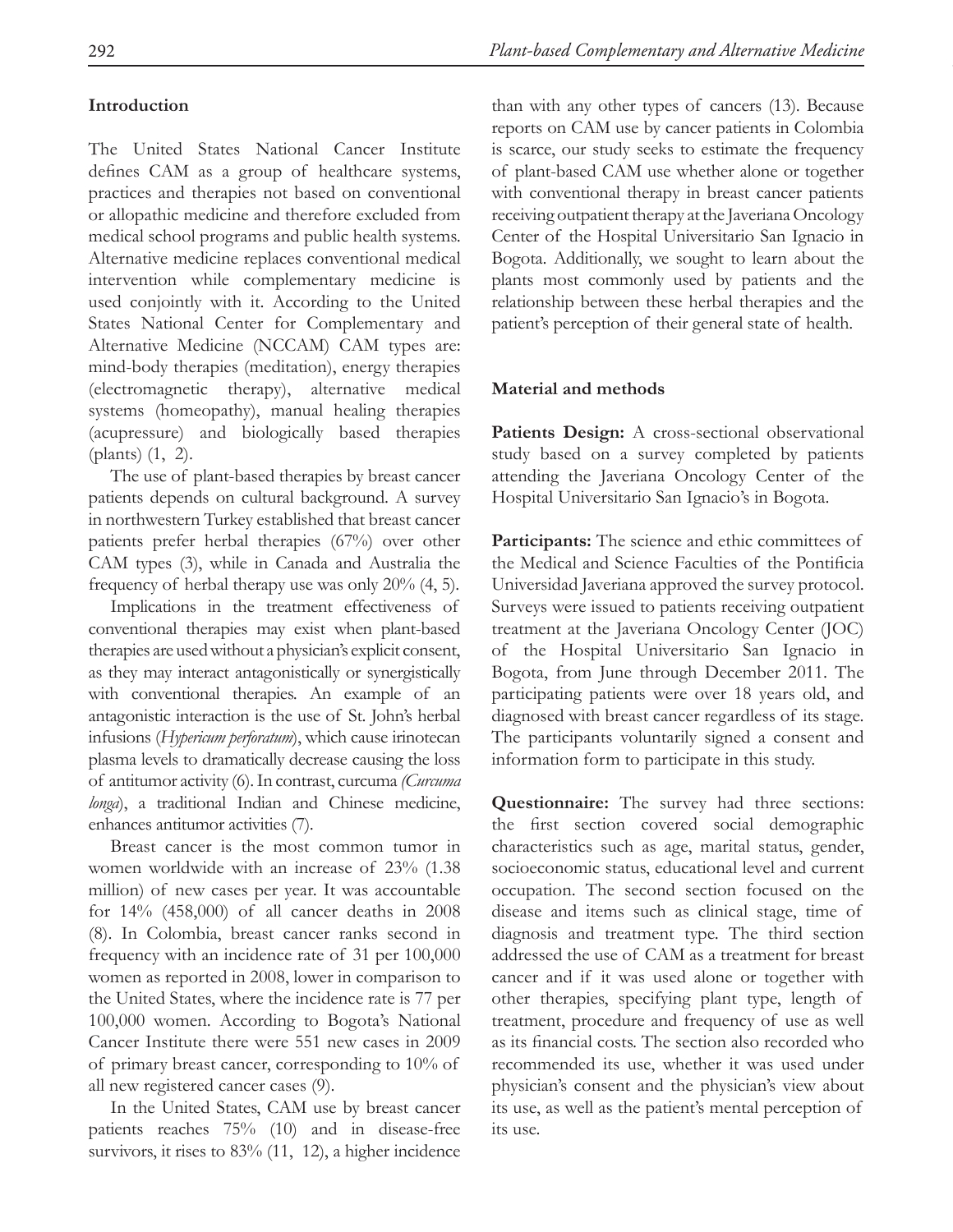**Data analysis**: Socio-demographic and clinical variables of CAM users and non-users were compared. The independent variables were calculated by differences in rate and continuous variables by the mean  $\pm$  standard deviation. The significance level established was 5%. SPSS 19 and Statistix 9 software was used for the database and statistic analysis.

### **Results**

**Socio demographic and clinical characteristics**: Four hundred and four patients fulfilled the inclusion criteria. All the patients were female with a median age of 58.6  $\pm$  11.9 years (range 28-90 years); 82.9% (335/404) were mixed-race; 48.5% (196/404) were married or cohabited; 70.2% (284/404) were within the 2 and 3 socioeconomic strata; 54.2% (219/404) had elementary and secondary education; and 35.4% (143/404) were housewives. The average time since the original diagnosis was 52.5 months (1 - 432 months) for each patient. Clinically, 64.6% (261/404) were at clinical stage II and III, with 11% who had relapsed. Among the treatments, 90.5% (366/404) of the patients had undergone surgery, 68.0% (275/404) followed with chemotherapy, 62.1% (251/404) followed by radiotherapy and  $59.4\%$ (240/404) with hormonal therapy.

**Use of Complementary and Alternative Medicine (CAM):** CAM therapy was used as treatment by 57.1% (231/404) of the surveyed patients (**Table 1**) and in 77.4% (179/404) of these cases, the patients' friends or relatives were the promoters of CAM usage. In 75.7% (175/404) of the surveyed patients, the use of CAM was without physician consent; yet, when it was openly discussed with the physicians,  $75% (42/56)$  of them approved its use.

The different CAM therapies were grouped according to the United States NCCAM classification. The therapies most used were: Plants-based therapies 77%, prayer 74%, vitamin supplements 25%, bioenergetics 14% and homeopathy 9%.

There were no significant differences in the use of CAM, as related with socio-demographic variables such as age, marital status, race, schooling, and occupation; however, there were significant differences in the use of CAM according to socioeconomic strata where its use was higher in strata 3 and 4 ( $p \le 0.001$ ) compared to strata 5 and 6 (p <0.001) (**Table 1**).

**Table 1**. Distribution of sociodemographic characteristics in patients with breast cancer who use or not CAM.

| <b>Features</b>                                                                                                                | <b>CAM</b> users<br>$(n=231)$                               | <b>CAM</b> non-Users<br>$(n=173)$                        | $\mathbf{p}$                              |
|--------------------------------------------------------------------------------------------------------------------------------|-------------------------------------------------------------|----------------------------------------------------------|-------------------------------------------|
| Age (Years, SD)<br>Age range (Years)                                                                                           | $57 (+/- 11)$<br>28-90                                      | $61 (+/- 12)$<br>29-90                                   | 0.109                                     |
| Marital Status n $(\% )$<br>Single<br>Married<br>Others (unmarried partners, divorced, widowed)                                | 51(22.1)<br>91 (39.4)<br>89 (38.5)                          | 42 (24.3)<br>67(38.7)<br>64 (36.9)                       | 0.974<br>0.689<br>0.833                   |
| Race n $(\%$<br>Caucasian<br>Mestizo<br>Indian<br>Afro-Colombian<br>Gypsy                                                      | 19(8.2)<br>197 (85.3)<br>10(4.3)<br>5(2.2)<br>0(0.0)        | 24 (13.9)<br>138 (79.8)<br>3(1.7)<br>7(4.0)<br>1(0,2)    | 0.185<br>0.097<br>0.239<br>0.420<br>0.884 |
| Socioeconomic stratum n (%)<br>Stratum 1 y 2<br>Stratum 3 y 4<br>Stratum 5 y 6                                                 | 75 (32.4)<br>143 (61.9)<br>13(5,62)                         | 50(28.9)<br>47 (27.1)<br>73 (42.1)                       | 0.510<br>< 0.001<br>< 0.001               |
| Educational level n $(\%)$<br>None<br>Primary school<br>Secondary (high) school<br>Technique, University degree, postgraduate. | 1(0,4)<br>50(6.5)<br>72(31.1)<br>108(46.7)                  | 3(1.7)<br>50(28.9)<br>47 (27.1)<br>73(42.1)              | 0.424<br>0.119<br>0.445<br>0.417          |
| Occupation $n$ (%)<br>Housewife<br>Employed<br>Independent<br>Retired<br>Others (Student, unemployed).                         | 78 (33.8)<br>49 $(21.2)$<br>35 (15.2)<br>61(26.4)<br>8(3.4) | 65 (37.6)<br>36(20.8)<br>20(11.6)<br>43 (24.9)<br>9(5.2) | 0.492<br>0.811<br>0.980<br>0.370<br>0.541 |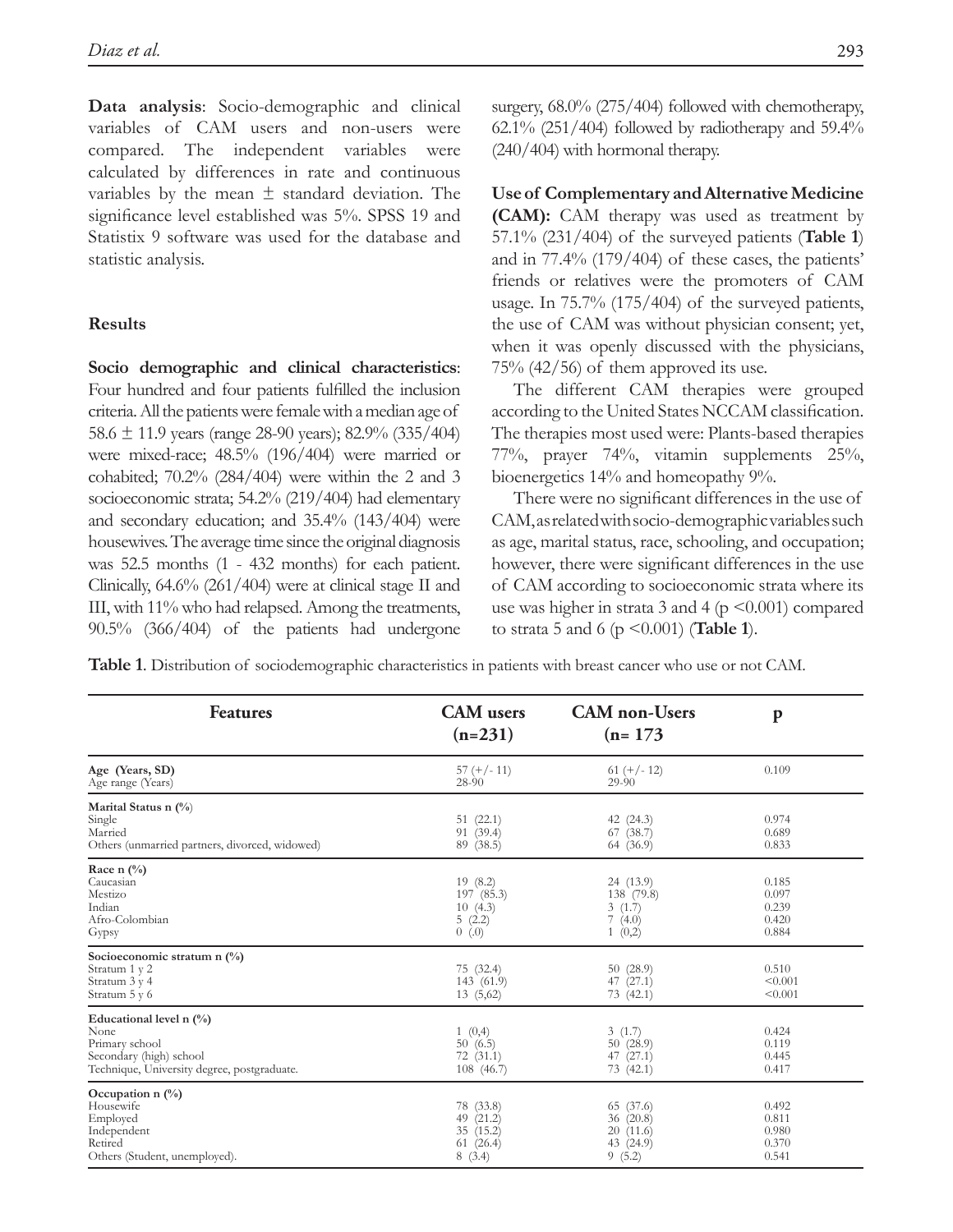No significant differences were found within the clinical variables (**Table 2**) such as time since diagnosis, disease level and patients receiving radiotherapy or hormone therapy. Meanwhile, the use of CAM by patients at clinical stage I

 $(p = 0.024)$  was less than in patients at stage III ( $p = 0.030$ ). The same trend was observed in patients who had undergone surgery (p <0.001) or received chemotherapy (p <0.001) (Table 2).

| Tabla 2. Distribution of clinical characteristics, current status of the disease and received allopathic treatment in patients |  |
|--------------------------------------------------------------------------------------------------------------------------------|--|
| users and non-users of CAM                                                                                                     |  |

| <b>Features</b>                                                                               | <b>CAM</b> users<br>$(n=231)$                                         | <b>CAM</b> non-Users<br>$n = 173$                                  | p                                                  |
|-----------------------------------------------------------------------------------------------|-----------------------------------------------------------------------|--------------------------------------------------------------------|----------------------------------------------------|
| Time since diagnosed (months, SD)<br>Range (Months)                                           | $52 (+/- 56)$<br>$1 - 347$                                            | 53 $(+/- 63)$<br>$1 - 431$                                         | 0.866                                              |
| Clinical State n $(\%)$<br>State 0<br>State I<br>State II<br>State III<br>State IV<br>No data | 7 $(3.0)$<br>30(13.0)<br>86 (37.2)<br>73 (32.6)<br>20(8.7)<br>15(6.5) | 9(5.2)<br>38 (22.0)<br>65 (37.6)<br>37(21.4)<br>12(6.9)<br>12(6.9) | 0.395<br>0.024<br>0.973<br>0.030<br>0.654<br>0.980 |
| Current disease status n $(\%)$<br>Attends for systemic relapse<br>Attends for local relapse  | 18 (7.8)<br>14 $(6.1)$                                                | 8(4.6)<br>7 $(4.0)$                                                | 0.280<br>0.499                                     |
| Received surgery $n \binom{0}{0}$<br>Yes (MRM/BCS a)                                          | 197 (85.2)                                                            | 169 (97.6)                                                         | < 0.001                                            |
| Received chemotherapy n $\left(\frac{0}{0}\right)$<br>Yes                                     | 176 (76.2)                                                            | 99 (57.2)                                                          | < 0.001                                            |
| Received radiotherapy n $\left(\frac{0}{0}\right)$<br>Yes                                     | 145 (62.7)                                                            | 106(61.2)                                                          | 0.838                                              |
| Received hormonal therapy $n \binom{0}{0}$<br>Yes                                             | 141 $(61.0)$                                                          | 99 (57.2)                                                          | 0.502                                              |

\* The percentage of allopathic treatment exceeds 100%, because patients receive a combination of these.

a. MRM=Modified radical mastectomy (Including axillary dissection). BCS= Breast conserving surgery (Including axillary dissection).

**Use of plant-based CAM**: The medicinal plants were grouped under two categories: herbs and fruits. In the first group included anamú (*Petiveria*  *alliacea*), aloe (*Aloe vera*), green tea (*Camellia sinensis*) and calendula (*Calendula officinalis*) (**Table 3**).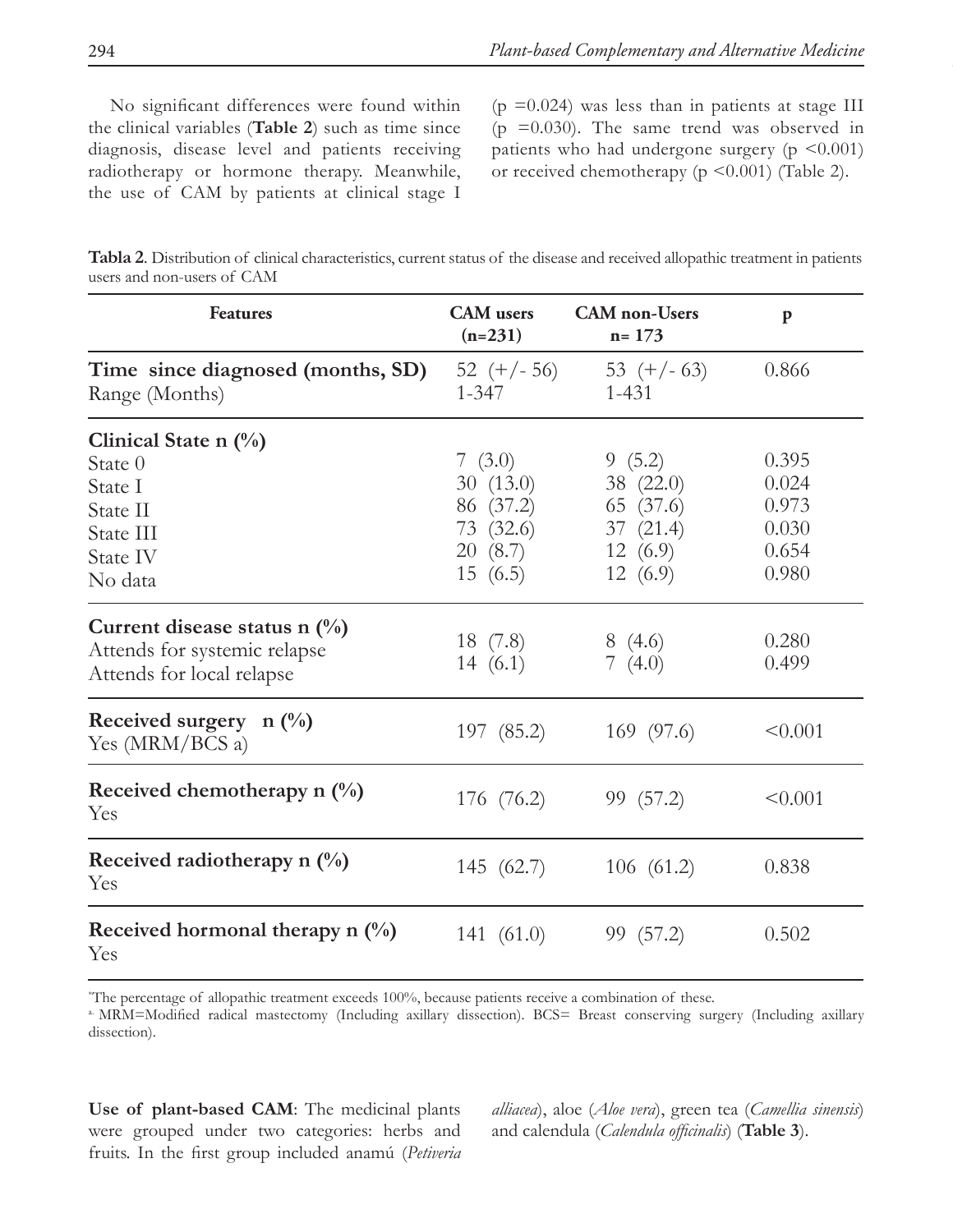| Anamu           | 60(33.8)                |
|-----------------|-------------------------|
| Aloe            | 57 (32.2)               |
| Green tea       | 10(5.6)                 |
| Marigold        | 10(5.6)                 |
| Ganoderma       | 9<br>(5.0)              |
| <b>Broccoli</b> | (2.8)<br>5              |
| Chamomile       | 5 <sup>5</sup><br>(2.8) |
| Asparagus       | 5 <sup>5</sup><br>(2.8) |
| Celery          | 5(2.8)                  |
| Spinach         | 5(2.8)                  |
| Cidrón          | 5(2.8)                  |
| Ginger          | 3 <sup>7</sup><br>(1.6) |
| Peppermint      | 3(1.6)                  |
| Lentil          | 3(1.6)                  |
| Pepper          | 3 <sup>7</sup><br>(1.6) |
| Others*         | $<2$ $(<1.1)$           |
|                 |                         |

**Table 3.** Distribution of types of herbs consumed by patients with breast cancer n  $(\%)$ .

\* Others herbs like anise, aranto, artichoke, basil, beets, drago´s blood, bloodroot, bore, calaguala, cañabrava, cat´s claw, cauliflower, chlorophyll, cinnamon, coffee leaf, confrey, cucumber, dandelion, dividivi, eggplant, flax, flower Jamaica, frailegon, gabriologo, garlic, guatila, hoja santa, hojaracin, kombucha, lemon grass, lemon, melissa, mint, mother in law tongue, nettle, parsley, pumpkin, radishes, rosemary, rye, silymarin, spirulina, tea cannabis, tomato, valerian, vanishing, verbena, wheat germ and zen leaves.

The second group, fruits such as agraz (*Vaccinium meriodionale sw*), strawberry (*Fragaria chiloensis*), blackberry (*Rubus glaucus*), soursop (*Annona muricata*), isabella grape (*Vitis vinifera*) and noni (*Morinda citrifolia*) (**Table 4**).

After using the plant-based therapies, 65% of patients had a positive overall perception of their condition and even presented health improvements.

The use of plants as part of the treatment was perceived positively by 58% of the patients when comparing mental perception and clinical stages.

No significant differences were found between

|  |  | Tabla 4. Mental perception according to the type of herb or fruit consumed by patients with breast cancer. |
|--|--|------------------------------------------------------------------------------------------------------------|
|  |  |                                                                                                            |

| <b>Plant type</b>       | Radically<br>improved $n$ $(\%)$ | Some positive<br>change $n$ $(\%)$ | No changes<br>n(%) | Radically<br>worsened n $(\% )$ |
|-------------------------|----------------------------------|------------------------------------|--------------------|---------------------------------|
| <b>Herbs</b>            |                                  |                                    |                    |                                 |
| Anamu $(n=60)$          | 23(38.3)                         | 16(26.7)                           | 20(33.3)           | 1(1.7)                          |
| Aloe $(n=57)$           | 25(43.9)                         | 15(26.3)                           | 17(29.8)           | 0(0.0)                          |
| Green tea $(n=10)$      | (50.0)<br>5                      | (20.0)<br>2                        | (30.0)<br>3        | 0(0.0)                          |
| Marigold $(n=10)$       | 2<br>(20.0)                      | (40.4)<br>4                        | (40.0)<br>4        | 0(0.0)                          |
| <b>Fruits</b>           |                                  |                                    |                    |                                 |
| Berries $(n=59)$        | 27(45.7)                         | 15(25.4)                           | 17 (28.8)          | 0(0.0)                          |
| Soursop $(n=42)$        | 17(40.5)                         | 10(23.8)                           | 15(35.7)           | 0(0.0)                          |
| Isabella grape $(n=29)$ | 10(34.5)                         | 10(34.5)                           | (31.0)<br>9        | 0(0.0)                          |
| Noni $(n=19)$           | 10(52.6)                         | 3(15.8)                            | (31.6)<br>6        | 0(0.0)                          |

patients using CAM simultaneously with allopathic treatment and those not using simultaneous CAM-

allopathic treatment (**Table 5**).

Users of plant-based CAM usually purchase the

| Tabla 5. Distribution of perception of the use of plant-based CAM as a treatment for breast cancer, according to the |  |  |  |  |
|----------------------------------------------------------------------------------------------------------------------|--|--|--|--|
| use or no simultaneously with the treatment prescribed allopathic.                                                   |  |  |  |  |

| Perception in patients | Simultaneously used allopathic medicine and plant-bases |             |       |  |
|------------------------|---------------------------------------------------------|-------------|-------|--|
| using CAM              | CAM as a treatment for breast cancer.                   |             |       |  |
|                        | Yes $(n=102)$                                           | No $(n=75)$ |       |  |
| Radically improved     | 45 $(44.1)$                                             | 25(33.3)    | 0.147 |  |
| Some positive change   | 28 (27.5)                                               | 18(24.0)    | 0.604 |  |
| No changes             | 29 (28.4)                                               | 31(41.3)    | 0.079 |  |
| Radically worsened     | 0(0.0)                                                  | 1(1.3)      | 0.242 |  |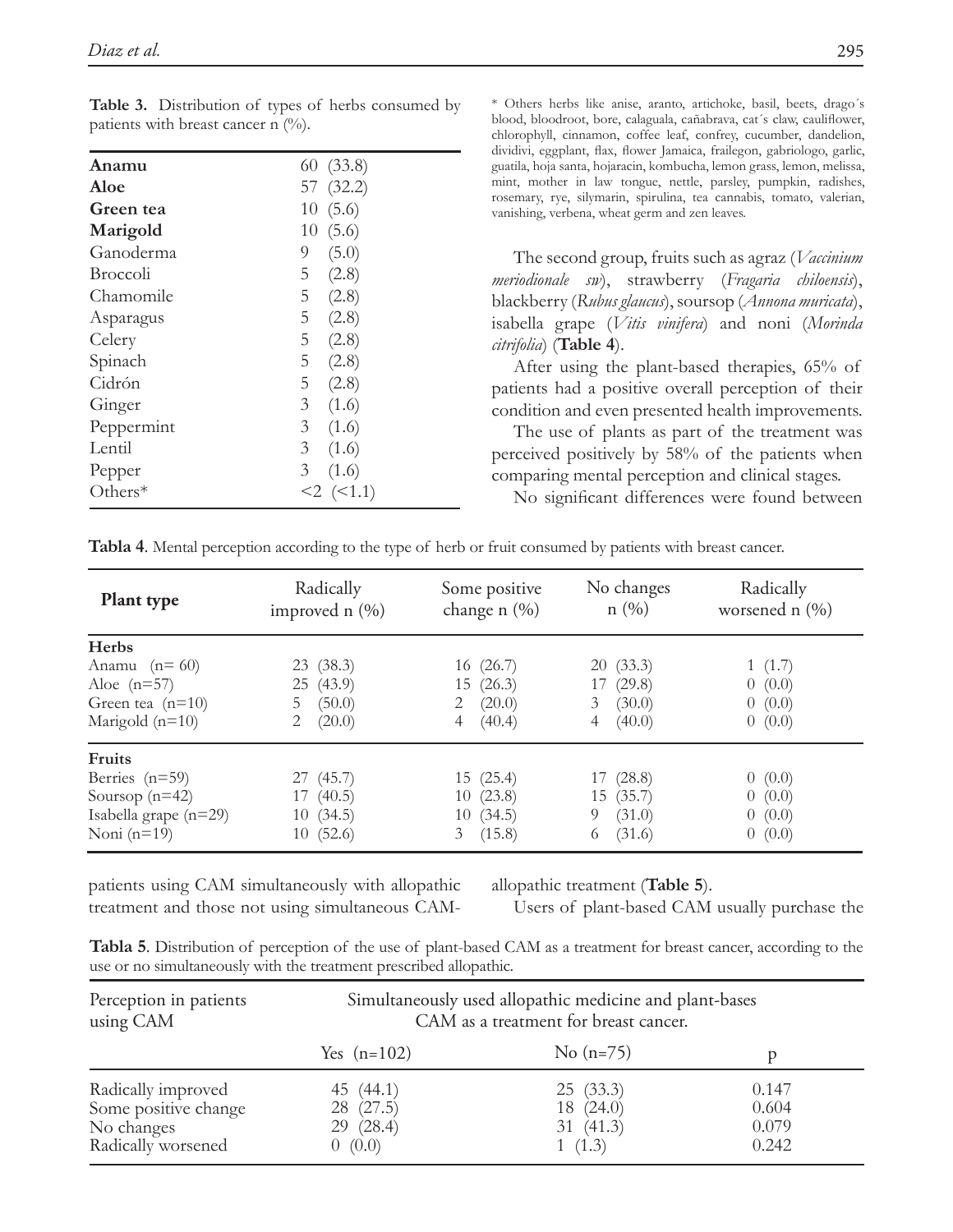plants from marketplaces or supermarkets (79%), from health food stores (14%), or obtain them from home grown cultures and physician's offices (7.0%). The most common method of ingestion is either fresh or in juice form 50.8% and as a leaf infusion

On average the plant-based CAM was used (28.8%) for 19.7 months (1-132 months) and the average monthly cost was 33,176 Colombian (**Table 6**).

**Table 6.** Origin and form of preparation of plant-based CAM.

| Feature                   | Frequency<br>$(n=177)*$ |
|---------------------------|-------------------------|
| Origin of the plant       | $n = (0/6)$             |
| Market square/Super-      | 140 (79.1)              |
| market                    | 25 (14.1)               |
| Naturist store            | 14 (7.9)                |
| Homegrown                 | 14 (7.9)                |
| Medical Office            | 5(2.8)                  |
| Imported                  | 3(1.6)                  |
| Pharmacy                  | 2(1.1)                  |
| Catalog                   |                         |
| Forms of preparation      | 90 (50.8)               |
| Fresh or juice            | 51 (28.8)               |
| Leaf infusion             | 11 $(6.2)$              |
| Whole plant infusion      | 11 $(6.2)$              |
| Syrup                     | 5(2.8)                  |
| Tablets                   | 3 $(1.6)$               |
| Drops                     | 10(5.6)                 |
| Others <sup>a</sup>       |                         |
| <b>Consumer frequency</b> | 92 (51.9)               |
| All days 1-2 times        | 33 (18.6)               |
| All days 3-4 times        | 22 (12.4)               |
| Per week over 3 times     | 17 (9.6)                |
| 1-2 times weekly          | 13(7.3)                 |
| All days above 5 times    |                         |

\*The ∑ of percentage exceeds 100%, because several patients used simultaneously. a Other forms of preparation to include: plants extract, roots infusion, dust, kneading and sun-dried and topical form.

### **Discussion**

The use of CAM by breast cancer patients at the JCO in Bogotá was 57%, lower than the results in a previous study in Colombia (73%) (1). Still, CAM prevalence reports in breast cancer patients vary broadly (27-98%) (14-16), probably due to the lack of clear definitions about the concept of CAM (17) and the different survey methodologies (18). Most of the patients surveyed were motivated to use CAM through the suggestions of friends or relatives, akin to the results of previous studies (3, 19-21). However, mass media also exerts an important influence in the use of CAM (5, 21), suggesting that CAM is still seen as a safe therapeutic alternative, although this is not necessarily true in all cases.

Similarly to previous reports, 75.7% of the patients participating in our survey used CAM without their doctor's knowledge (1, 22). The failure in communication between patients and doctors, regarding herbal therapies, may be due to scarceness of scientific information available to the clinician-community regarding this subject, which hinders the doctor from discussing these options with the patient, who in turn, is discouraged from discussing alternate therapies. In contrast, in the United States, women with advanced stages of breast cancer (60%) discuss CAM use with their physician, possibly because CAM has become a branch of the NIH and the creation of the NCCAM has allowed alternative therapies to have a status within the medical community. Moreover, patients seem to be more aware of the possibility of interactions between therapies and therefore solicit advice (19). The need to promote an open culture is therefore evident to encourage patients to request physician's advice in these matters and to participate in the evaluation of the safeness and effectiveness of CAM therapies (20, 23).

In our study, patients preferred biological therapies (plants or dietary supplements) to mind-body therapies (prayers), energy based therapies (bioenergy) and alternative medical systems (homeopathy and acupuncture.) In other countries nutritional supplements, plants and spiritual practices are the most common therapies (**Table 7**).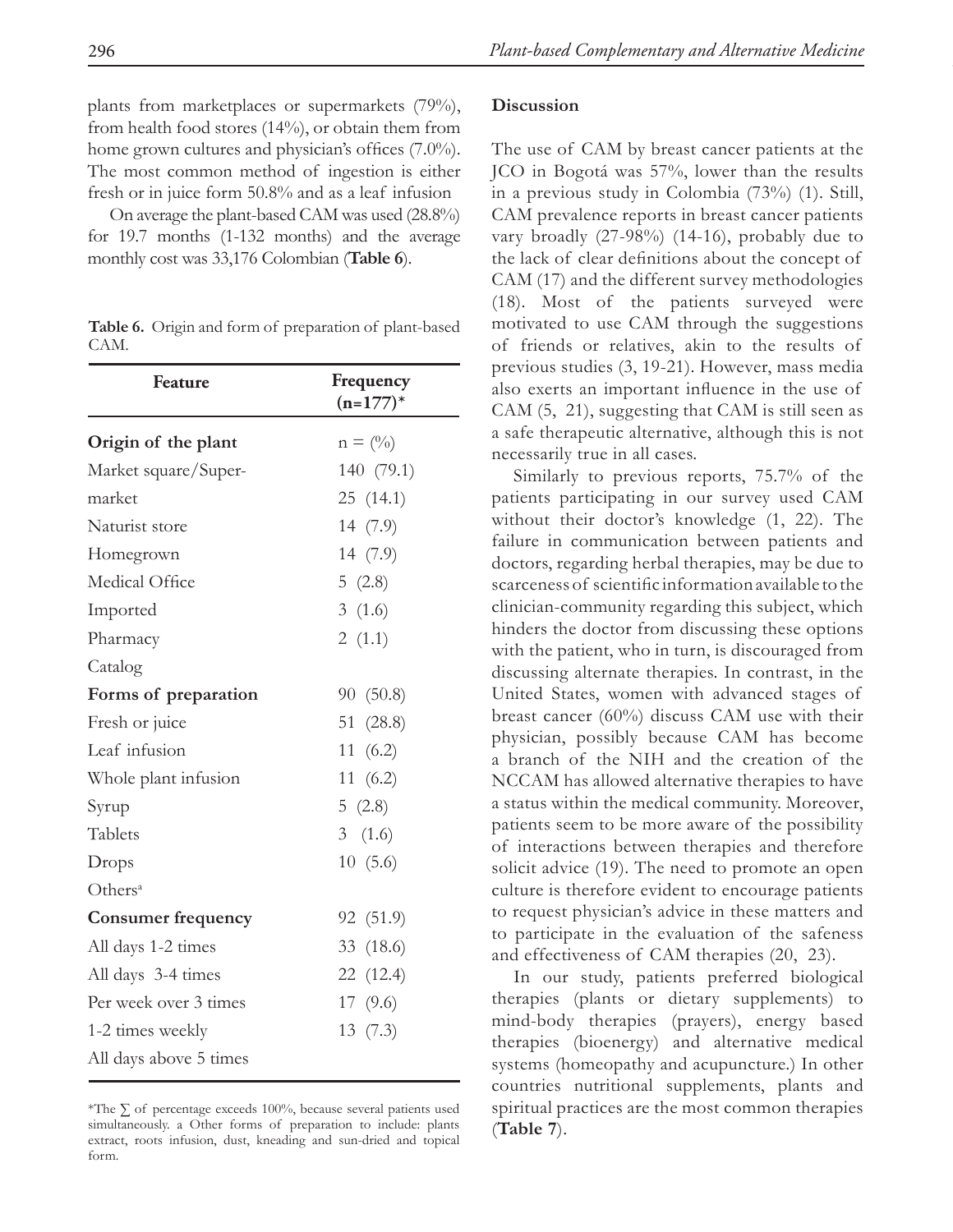| Biological origin $\pi$ (%)   |                |            |
|-------------------------------|----------------|------------|
| <b>Based Plants</b>           |                | 177 (76.6) |
| Dietary supplements           |                | 59(25.5)   |
| Based animals                 | 8              | (3.4)      |
| Mind-body medicine $n \ (\%)$ |                |            |
| Religion ( $n=172$ )          |                | 172 (74.4) |
| Yoga $(n=4)$                  | 4 $(1.7)$      |            |
| Musical therapy $(n=2)$       | 2              | (0.8)      |
| Alternative medical systems n |                |            |
| $\binom{0}{0}$                |                |            |
| Homeopathy $(n=20)$           | 20 (8.6)       |            |
| Acupuncture $(n=3)$           | 3 <sup>7</sup> | (1.2)      |
| Based Energy n $(\%)$         |                |            |
| Bioenergetics $(n=32)$        |                | 32 (13.8)  |
| Ozone therapy $(n=1)$         | $1 \quad$      |            |

**Table 7.** Distribution of types of CAM according to the NCCAM classification (n=231).

Socio-demographically, there is a higher tendency to use CAM in patients belonging to socioeconomic strata 3 and 4 ( $p \le 0.001$ ) compared to strata 5 and 6  $(p \leq 0.001)$ . The latter contradicts reports associating married young women with high income and high educational levels with the use of CAM (4, 24-27). However, there are also reports of less CAM use in women with high education levels participating in phase I clinical trials in the United States (28).

The percentage of non-CAM users in clinical stage I ( $p = 0.024$ ) was significantly higher compared to patients in clinical stage III ( $p = 0.030$ ). However, to date there are no reports associating tumor clinical stage and CAM usage (14, 29). By analyzing the treatment type and CAM use, we found that more chemotherapy patients used CAM compared to patients not using it ( $p \leq 0.001$ ), in agreement with reports in the literature (3, 5, 14, 20, 24, 28). Various literature reports show no relation between surgery and CAM use (3, 30, 31); here, we found a significant number of CAM users in patients who had undergone surgery ( $p \leq 0.001$ ).

In accordance with literature reports (1), 76.6% of the patients used plant-based CAM. Although botanical identification of the plants consumed by the patients was not carried out, we believe that the common names reported by the patients, correspond to the scientific names. The most common plant

was anamú (*Petiveria alliacea),* a plant known to have anti-cancer and anti-tumor attributes, it disrupts the tumor cell's cytoskeleton, inducing cell cycle arrest and causing apoptotic cell death, according to previous results by our group [32]. The plant polar compounds can also induce tumor cell death through mitochondria-dependent mechanisms and by down regulating HSP70 expression. Dibenzyl trisulphide (DTS) is a compound reported to be responsible for plant biological activity (32). However, our results show that the active plant fraction has at least 58 different compounds detected by HPLC and active subfractions do not contain DTS as the main component (unpublished data).

Another plant of common use among the surveyed patients was *Aloe vera,* a plant with many reported biological activities (33). Recently in a phase III clinical study where aloe was used as moisturizer to reduce radiation side effects such as skin peeling and pain in patients undergoing radiotherapy (34) the fibroblast cellular structure improved, increasing collagen secretion and contributing to the healing process (35).

An additional plant used by our patients was green tea (*Camellia sinensis*), a beverage consumed worldwide, rich in tea catechins specifically epigallocatechin-3-gallate (EGCG) and epigallocatechin (EGC), compounds with many cancer chemopreventive attributes including antioxidant, anti-inflammatory, anti-proliferative and anti-angiogenic properties. Additionally, it has been found to prevent estrogen to receptor binding in tumor cells (36) and to inhibit aromatase, an enzyme that mediates the conversion of androgens to estrogens in rats (37). In cross-sectional studies green tea was associated with reduced serum levels of estrogens in premenopausal women in Japan (38) and postmenopausal women in Singapore (39), suggesting it may favorably alter hormone levels associated with risk of breast cancer.

Our study also found that Calendula (*Calendula officinalis*) was a plant commonly used by the patients. In phase III clinical trials, the plant has displayed properties to prevent acute dermatitis and to lessen pain in postsurgical cancer patients subjected to radiation (40). Furthermore, the plant has shown anti-proliferative and cytotoxic properties over human and murine tumor cell lines by inducing cell cycle arrest in G0/G1 and apoptosis through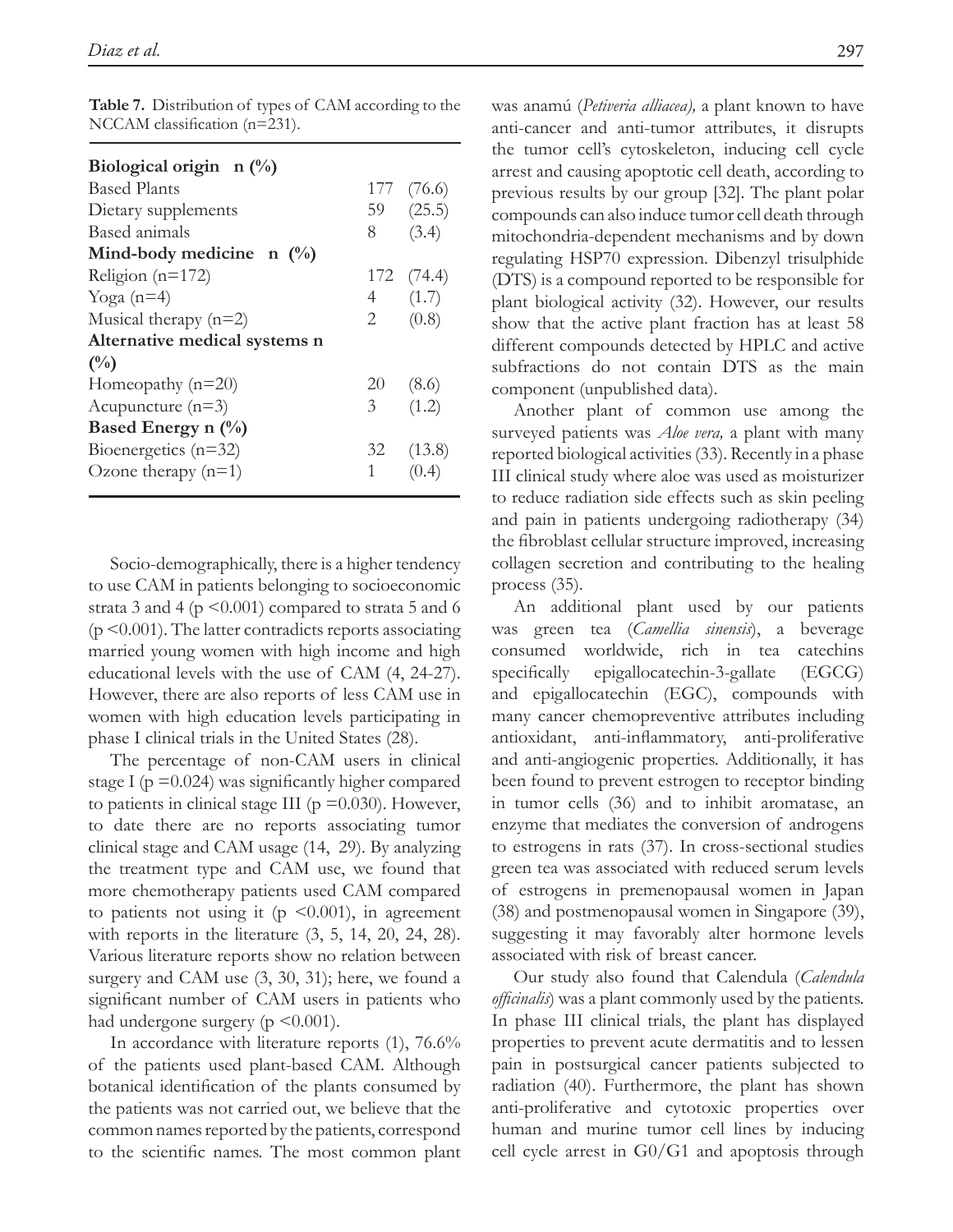caspase 3 activation. In addition, it can induce activation and proliferation of human peripheral blood lymphocytes and NK cells (41).

Patients' fruit preferences included sour grapes (*Vaccinium meriodionale sw*), strawberries (*Fragaria chiloensis*), blackberries (*Rubus glaucus*), sarsaparilla (Smilax aspera L), cherries (*Prunus avium*) and blueberries (*Vaccinium oxycoccus*). Due to the fruit's high content of phenols, flavonoids, tannins and anthocyanins they may have antioxidant, anti-cancer, anti-neurodegenerative and anti-inflammatory properties (42). Several studies show growth inhibition of tongue (CAL-27), breast (MCF-7), colon (HT-29, HTC116) and prostate (LNCaP) tumor cell lines when treated with strawberry, blackberry, raspberry and blueberry extracts (42-44).

Another fruit used among cancer patients was soursop, guanábana or graviola (*Annona muricata*), a fruit reported to have antiviral, antioxidant (45, 46) and anti-tumor properties. Soursop extract has been known to down-regulate epidermal growth factor receptor (EGFR) expression, an oncogene overexpressed in breast cancer associated with poor prognosis and drug resistance. It also known to inhibit breast cancer cells (MDA-MB-468) growth and xenografts in nude mice (47).

Grape seed extract (*Vitis vinifera*), due to its procyanidines content, inhibits the expression and activity of the enzyme aromatase in mice with MCF-7 xenografts (48). Another study revealed that grape seed extract had a synergistic effect with doxorubicin in inhibiting MCF-7 and MDA-MB468 tumor cell lines growth (49). Grape's polyphenols have been reported to have chemopreventive activity that modulates processes such as cell cycle, apoptosis, inflammation, angiogenesis and metastasis (50, 51).

Lastly, noni (*Morinda citrifolia*) has demonstrated antioxidant properties associated to the content in phenols, iridoids and ascorbic acid. Its antiinflammatory activity is attributed to nitric oxide and prostaglandin E inhibition in activated J774 cells (52). Wang et al have indicated other noni biological activities namely antibacterial, antiviral and antitumor (53). Noni can also be chemopreventive, reducing cancer risk in smokers by inhibiting the formation of DNA adducts, ordinarily present in lung, breast, and pancreas tumor tissues and considered to be tumor markers (54). The plants described in this work present a variety of biological activities, but have little scientific support making it necessary to initiate robust research protocols to determine the safety and efficacy of plant-based therapies.

In our survey 65% of the patients showed positive perception, higher than in similar previous studies; 24.3% had a positive outcome expressed as tumor reduction, pain relief, allopathic treatment side effects and a sense of well-being (20). No relationship was found between clinical stage and patient's perception, although over 58% had positive perception. In patients using allopathic and plant-based CAM treatment simultaneously (57%), it is impossible to discern whether herbal therapy is responsible for the improvement of health condition or if instead, it is an effect of conventional chemotherapy.

It is essential to study interactions between plants commonly used by cancer patients in Colombia conjointly with allopathic medicine treatments, despite the clinicians' beliefs that plant usage is always a low-risk treatment, this is not necessarily true. An example of antagonistic interactions is observed with St. John's herbal tea (*Hypericum perforatum*) used to treat cancer and depression and can interact with cytochrome P450 (CYP) or P-glycoprotein substrates, causing a plasma reduction of drugs such as irinotecan, imatinib, cyclosporine, indinavir, midazolam, and warfarin (55).

As for the other plants found in the study, it is known that garlic, soy and ginseng have estrogenic activity, promoting mammary tumor growth by binding to estrogen receptors (ER) (56). In addition, it has been reported that garlic and valerian can activate CYP, increasing tamoxifen metabolism and consequently decreasing its plasma concentration and therapeutic effectiveness. In contrast, grapefruit, mint and chamomile are known inhibit CYP consequently increasing drug toxicity by decreasing its metabolic rate even if the latter interactions have not been fully clarified (17).

Plants were commonly obtained by cancer patients in markets and supermarkets (79%), similar to a UK report (57). Most patients consume the plants fresh or in juice, while a smaller number consumes as leaf infusions. The preparation and frequency or dosage is generally transferred through oral tradition.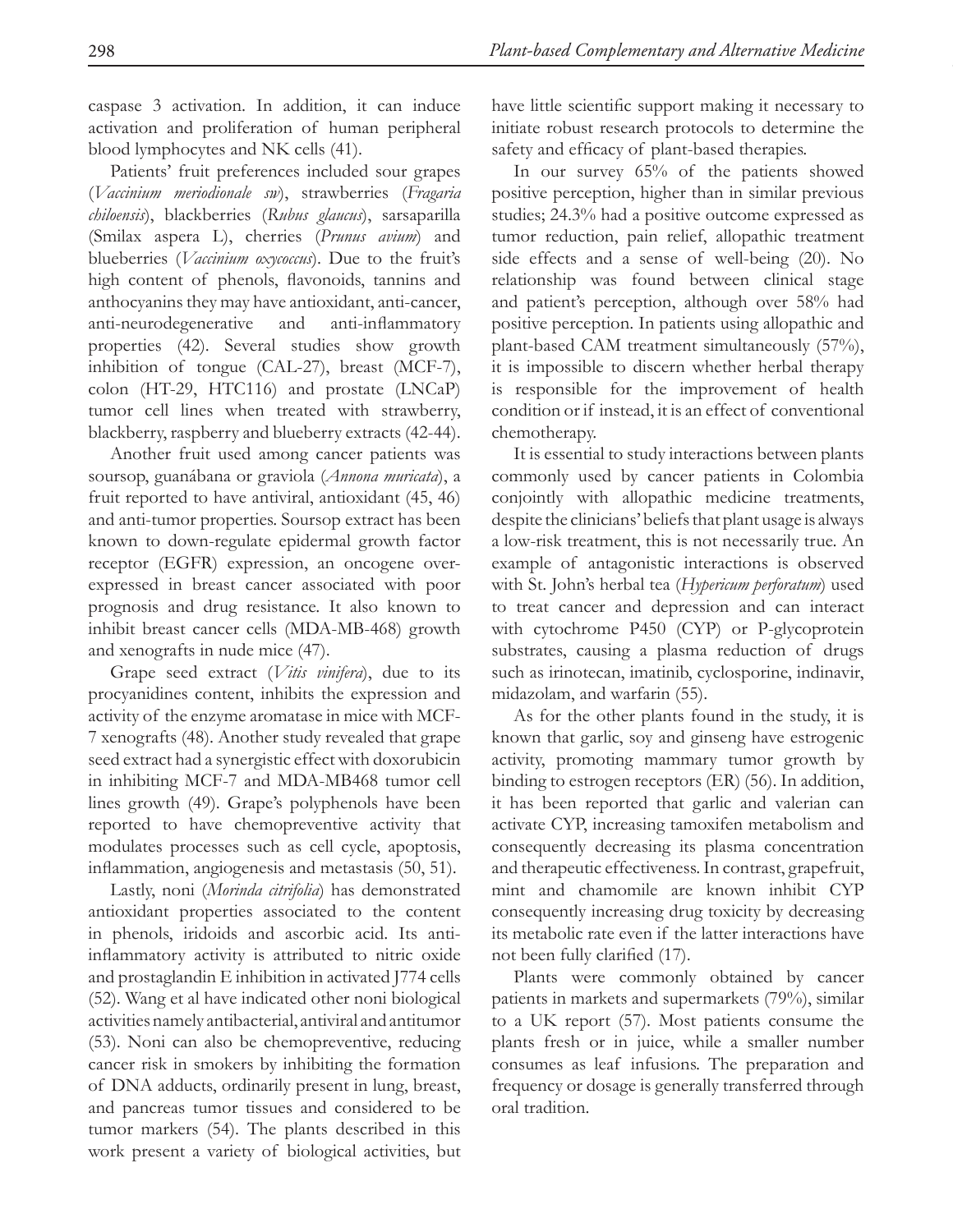# **Conclusion**

In conclusion, CAM use frequency by breast cancer patients in Colombia was within the range reported worldwide, despite distinct differences in type and frequency. The rate of CAM use without physician consent was similar to previous reports. The CAM type most commonly used was plant-based, using plants like anamú, aloe and red berries. CAM therapy is often used simultaneously with allopathic treatment, making it necessary to examine the synergistic or antagonistic effects of such therapies in breast cancer treatment.

### **Competing interests**

The authors declare that they have no competing interests.

### **Author's Contributions**

This work was conceived, directed, and coordinated by SF with the collaboration of LAD. LT is the clinical person responsible. MM and LB conducted the statistical analysis of the data and contributed with the design of the survey. All of the authors have read the manuscript and agree with its contents.

### **Acknowledgments**

The authors thank the patients who agreed to participate in this study. The Faculty of Science of the Pontificia Universidad Javeriana for their support and the Hospital Universitario San Ignacio. The Pontificia Universidad Javeriana funded this work. We thank Dr. Claudia Cifuentes (Pontificia Universidad Javeriana, Bogotá, Colombia) for critical reading of the manuscript.

#### **References**

- R, Vanegas M. Aproximaciones complementarias y alternativas al cuidado de la salud en el Instituto Nacional de Cancerología: Estudio de prevalencia., *Rev Colomb Cancerol* 2010; **14** (3): 135-143. 1.
- 2. NCCAM NIH. What Is Complementary and Alternative Medicine. http://nccam.nih.gov/ health/whttiscam.
- 3. Gulluoglu BM, Cingi A, Cakir T, Barlas A. Patients in Northwestern Turkey Prefer Herbs as

Complementary Medicine after Breast Cancer Diagnosis, *Breast Care (Basel)* 2008; **3** (4): 269-273.

- 4. Helyer LK, Chin S, Chui BK, Fitzgerald B, Verma S, Rakovitch E, Dranitsaris G, Clemons M. The use of complementary and alternative medicines among patients with locally advanced breast cancer- -a descriptive study, *BMC Cancer* 2006; **6**: 39.
- 5. Kremser T, Evans A, Moore A, Luxford K, Begbie S, Bensoussan A, Marigliani R, Zorbas H. Use of complementary therapies by Australian women with breast cancer, *The Breast* 2008; **17** (4): 387- 394.
- Mathijssen RH, Verweij J, de Bruijn P, Loos WJ, 6. Sparreboom A. Effects of St. John's wort on irinotecan metabolism, *J Natl Cancer Inst* 2002; **94**  (16): 1247-1249.
- 7. Li M, Zhang Z, Hill DL, Wang H, Zhang R. Curcumin, a Dietary Component, Has Anticancer, Chemosensitization, and Radiosensitization Effects by Down-regulating the MDM2 Oncogene through the PI3K/mTOR/ETS2 Pathway, *Cancer Research* 2007; **67** (5): 1988-1996.
- 8. Jemal A, Bray F, Center MM, Ferlay J, Ward E, Forman D. Global cancer statistics, *CA Cancer J Clin* 2011; **61** (2): 69-90.
- 9. Instituto Nacional de Cancerología INC. Anuario Estadístico 2009. www.cancer.gov.co/.
- 10. Astin JA, Reilly C, Perkins C, Child WL. Breast cancer patients' perspectives on and use of complementary and alternative medicine: a study by the Susan G. Komen Breast Cancer Foundation, *J Soc Integr Oncol* 2006; **4** (4): 157-169.
- 11. Blum J, Dieras V, Lo Russo P, Horton J, Rutman O, Buzdar A, Osterwalder B. Multicenter, phase II study of capecitabine in taxane-pretreated metastatic breast carcinoma patients, *Cancer* 2001; **92**: 1759 - 1768.
- 12. Ganz PA, Desmond KA, Leedham B, Rowland JH, Meyerowitz BE, Belin TR. Quality of life in longterm, disease-free survivors of breast cancer: a follow-up study, *J Natl Cancer Inst* 2002; **94** (1): 39-49.
- 13. Morris KT, Johnson N, Homer L, Walts D. A comparison of complementary therapy use Sánchez R, Vanegas M. Aproximaciones complementarias y alternativas al cuidado de la salud en el Instituto Nacional de Cancerología: Estudio de prevalencia., *Rev Colomb Cancerol* 2010; **14** (3): 135-143.
- 14. NCCAM NIH. What Is Complementary and Alternative Medicine. http://nccam.nih.gov/ health/whttiscam.
- 15. Gulluoglu BM, Cingi A, Cakir T, Barlas A. Patients in Northwestern Turkey Prefer Herbs as Complementary Medicine after Breast Cancer Diagnosis, *Breast Care (Basel)* 2008; **3** (4): 269-273.
- 16. Helyer LK, Chin S, Chui BK, Fitzgerald B, Verma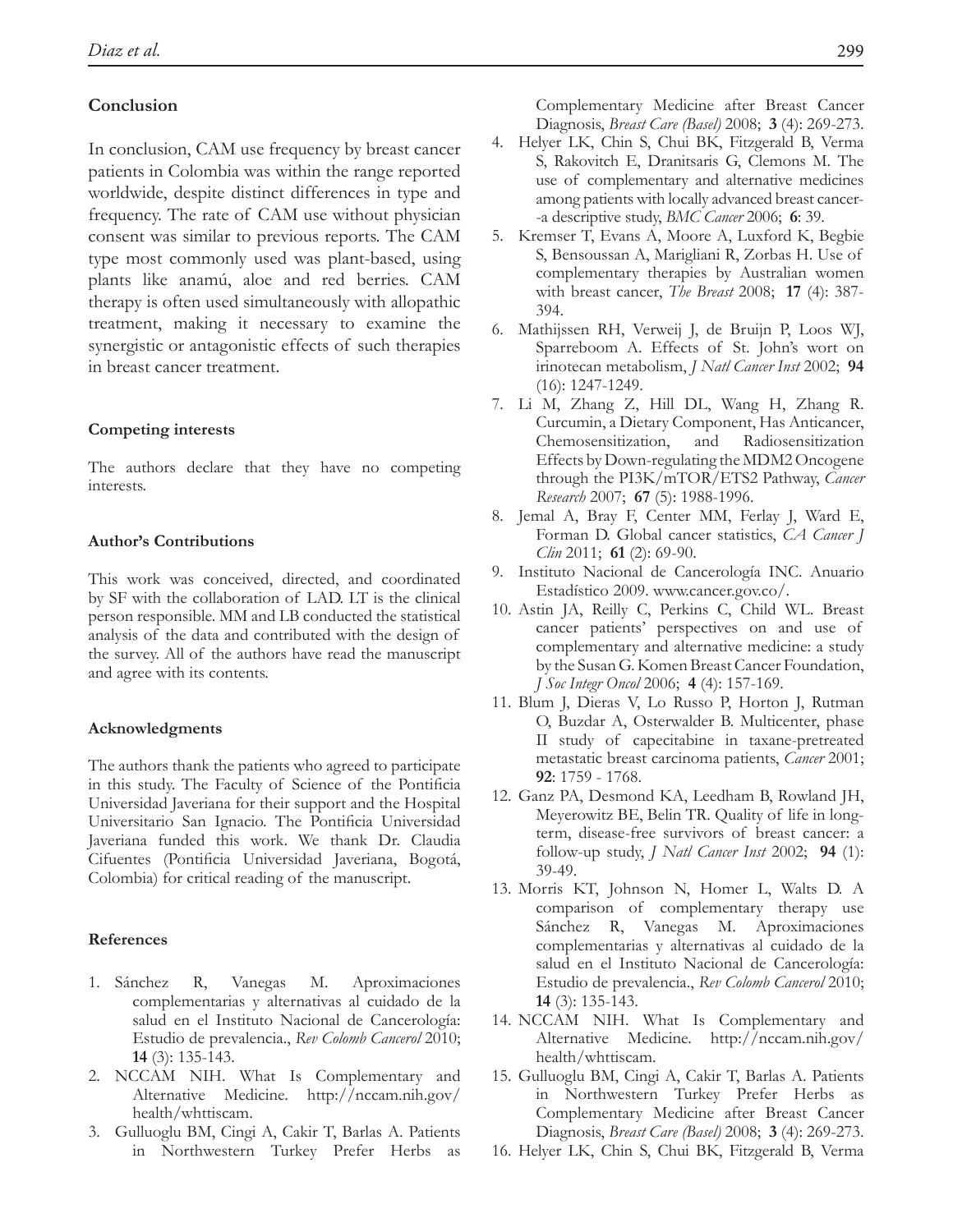S, Rakovitch E, Dranitsaris G, Clemons M. The use of complementary and alternative medicines among patients with locally advanced breast cancer- -a descriptive study, *BMC Cancer* 2006; **6**: 39.

- 17. Kremser T, Evans A, Moore A, Luxford K, Begbie S, Bensoussan A, Marigliani R, Zorbas H. Use of complementary therapies by Australian women with breast cancer, *The Breast* 2008; **17** (4): 387- 394.
- 18. Mathijssen RH, Verweij J, de Bruijn P, Loos WJ, Sparreboom A. Effects of St. John's wort on irinotecan metabolism, *J Natl Cancer Inst* 2002; **94**  (16): 1247-1249.
- Li M, Zhang Z, Hill DL, Wang H, Zhang R. 19. Curcumin, a Dietary Component, Has Anticancer, Chemosensitization, and Radiosensitization Effects by Down-regulating the MDM2 Oncogene through the PI3K/mTOR/ETS2 Pathway, *Cancer Research* 2007; **67** (5): 1988-1996.
- 20. Jemal A, Bray F, Center MM, Ferlay J, Ward E, Forman D. Global cancer statistics, *CA Cancer J Clin* 2011; **61** (2): 69-90.
- 21. Instituto Nacional de Cancerología INC. Anuario Estadístico 2009. www.cancer.gov.co/.
- 22. Astin JA, Reilly C, Perkins C, Child WL. Breast cancer patients' perspectives on and use of complementary and alternative medicine: a study by the Susan G. Komen Breast Cancer Foundation, *J Soc Integr Oncol* 2006; **4** (4): 157-169.
- 23. Blum J, Dieras V, Lo Russo P, Horton J, Rutman O, Buzdar A, Osterwalder B. Multicenter, phase II study of capecitabine in taxane-pretreated metastatic breast carcinoma patients, *Cancer* 2001; **92**: 1759 - 1768.
- 24. Ganz PA, Desmond KA, Leedham B, Rowland JH, Meyerowitz BE, Belin TR. Quality of life in longterm, disease-free survivors of breast cancer: a follow-up study, *J Natl Cancer Inst* 2002; **94** (1): 39-49.
- 25. Morris KT, Johnson N, Homer L, Walts D. A comparison of complementary therapy use between breast cancer patients and patients with other primary tumor sites, *The American Journal of Surgery* 2000; **179** (5): 407-411.
- 26. Cui Y, Shu XO, Gao Y, Wen W, Ruan ZX, Jin F, Zheng W. Use of complementary and alternative medicine by Chinese women with breast cancer, *Breast Cancer Research and Treatment* 2004; **85** (3): 263-270.
- 27. Yap KPL, McCready DR, Fyles A, Manchul L, Trudeau M, Narod S. Use of Alternative Therapy in Postmenopausal Breast Cancer Patients Treated with Tamoxifen after Surgery, *The Breast Journal*  2004; **10** (6): 481-486.
- 28. Catt S, Fallowfield L, Langridge C. What nonprescription treatments do UK women with breast cancer use?, *European Journal of Cancer Care* 2006;

**15** (3): 279-285.

- 29. McLay J, Stewart D, George J, Rore C, Heys S. Complementary and alternative medicines use by Scottish women with breast cancer. What, why and the potential for drug interactions?, *European Journal of Clinical Pharmacology* 2011: 1-9.
- Wanchai A, Armer JM, Stewart BR. Complementary 30. and alternative medicine use among women with breast cancer: a systematic review, *Clin J Oncol Nurs* 2010; **14** (4): E45-55.
- 31. Shen J, Andersen R, Albert P, Wenger N, Glaspy J, Cole M, Shekelle P. Use of complementary/ alternative therapies by women with advancedstage breast cancer, *BMC Complementary and Alternative Medicine* 2002; **2** (1): 8.
- 32. Hyodo I, Amano N, Eguchi K, Narabayashi M, Imanishi J, Hirai M, Nakano T, Takashima S. Nationwide Survey on Complementary and Alternative Medicine in Cancer Patients in Japan, *Journal of Clinical Oncology* 2005; **23** (12): 2645- 2654.
- 33. Molassiotis A, Scott J, Kearney N, Pud D, Magri M, Selvekerova S, Bruyns I, Fernadez-Ortega P, Panteli V, Margulies A, Gudmundsdottir G, Milovics L, Ozden G, Platin N, Patiraki E. Complementary and alternative medicine use in breast cancer patients in Europe, *Supportive Care in Cancer* 2006; **14** (3): 260-267.
- 34. Gertz MA, Bauer BA. Caring (Really) for Patients Who Use Alternative Therapies for Cancer, *Journal of Clinical Oncology* 2003; **21** (9 suppl): 125-128.
- DiGianni LM, Garber JE, Winer EP. Complementary 35. and Alternative Medicine Use Among Women With Breast Cancer, *Journal of Clinical Oncology*  2002; **20** (suppl 1): 34-38.
- 36. Ashikaga T, Bosompra K, O'Brien P, Nelson L. Use of complimentary and alternative medicine by breast cancer patients: prevalence, patterns and communication with physicians, *Supportive Care in Cancer* 2002; **10** (7): 542-548.
- 37. Boon H, Stewart M, Kennard MA, Gray R, Sawka C, Brown JB, McWilliam C, Gavin A, Baron RA, Aaron D. Use of complementary/alternative medicine by breast cancer survivors in Ontario: prevalence and perceptions, *Journal of Clinical Oncology* 2000; **18** (13): 2515.
- 38. Lee MM, Lin SS, Wrensch MR, Adler SR, Eisenberg D. Alternative Therapies Used by Women With Breast Cancer in Four Ethnic Populations, *Journal of the National Cancer Institute* 2000; **92** (1): 42-47.
- 39. Richardson M, Sanders T, Palmer JL, Greisinger A, Singletary SE. Complementary/Alternative Medicine Use in a Comprehensive Cancer Center and the Implications for Oncology, *Journal of Clinical Oncology* 2000; **18** (13): 2505-2514.
- 40. Dy GK, Bekele L, Hanson LJ, Furth A, Mandrekar S, Sloan JA, Adjei AA. Complementary and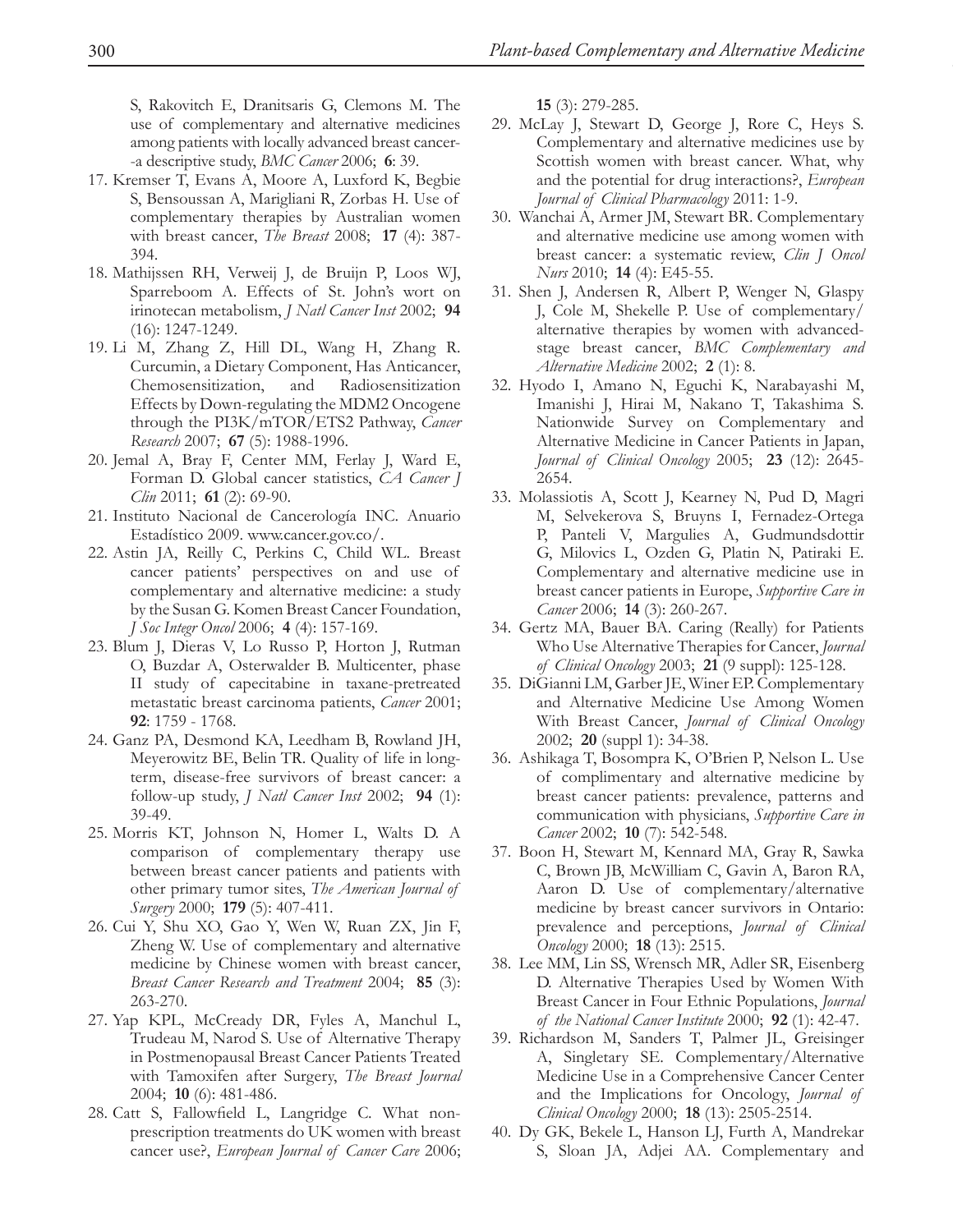alternative medicine use by patients enrolled onto phase I clinical trials, *Journal of Clinical Oncology*  2004; **22** (23): 4810-4815.

- 41. Carpenter C, Ganz P, Bernstein L. Complementary and alternative therapies among very long-term breast cancer survivors, *Breast Cancer Research and Treatment* 2009; **116** (2): 387-396.
- 42. Nagel G, Hoyer H, Katenkamp D. Use of complementary and alternative medicine by patients with breast cancer: observations from a health-care survey, *Supportive Care in Cancer* 2004; **12** (11): 789-796.
- Wyatt G, Sikorskii A, Wills CE, Su H. Complementary 43. and alternative medicine use, spending, and quality of life in early stage breast cancer, *Nursing research*  2010; **59** (1): 58.
- Webster S, Mitchell S, Gallimore W, Williams L, 44. Ahmad M. Biosynthesis of Dibenzyl Trisulfide (DTS) from somatic embryos and rhizogenous/ embryogenic callus derived from Guinea hen weed (<i&gt;Petiveria alliacea L&lt;i&gt;.) leaf explants, *In Vitro Cellular & Developmental Biology - Plant* 2008; **44** (2): 112-118.
- 45. Im SA, Lee YR, Lee YH, Lee MK, Park YI, Lee S, Kim K, Lee CK. In vivo evidence of the immunomodulatory activity of orally administered Aloe vera gel, *Archives of pharmacal research* 2010; **33** (3): 451-456.
- 46. Heggie S, Bryant GP, Tripcony L, Keller J, Rose P, Glendenning M, Heath J. A phase III study on the efficacy of topical aloe vera gel on irradiated breast tissue, *Cancer nursing* 2002; **25** (6): 442.
- 47. Bhat G, Kudva P, Dodwad V. Aloe vera: Nature's soothing healer to periodontal disease, *Journal of Indian Society of Periodontology* 2011; **15** (3): 205.
- 48. Wu AH, Butler LM. Green tea and breast cancer, *Molecular Nutrition & Food Research* 2011; **55** (6): 921-930.
- 49. Satoh K, Sakamoto Y, Ogata A, Nagai F, Mikuriya H, Numazawa M, Yamada K, Aoki N. Inhibition of aromatase activity by green tea extract catechins and their endocrinological effects of oral administration in rats, *Food and Chemical Toxicology*  2002; **40** (7): 925-933.
- 50. Nagata C, Kabuto M, Shimizu H. Association of coffee, green tea, and caffeine intakes with serum concentrations of estradiol and sex hormone‐ binding globulin in premenopausal Japanese women, *Nutrition and Cancer* 1998; **30** (1): 21-24.
- 51. Wu AH, Arakawa K, Stanczyk FZ, Van Den Berg D, Koh W-P, Yu MC. Tea and circulating estrogen levels in postmenopausal Chinese women in Singapore, *Carcinogenesis* 2005; **26** (5): 976-980.
- 52. Pommier P, Gomez F, Sunyach MP, D'Hombres A, Carrie C, Montbarbon X. Phase III Randomized Trial of Calendula Officinalis Compared With Trolamine for the Prevention of Acute Dermatitis

During Irradiation for Breast Cancer, *Journal of Clinical Oncology* 2004; **22** (8): 1447-1453.

- 53. Jimenez-Medina E, Garcia-Lora A, Paco L, Algarra I, Collado A, Garrido F. A new extract of the plant calendula officinalis produces a dual in vitro effect: cytotoxic anti-tumor activity and lymphocyte activation, *BMC Cancer* 2006; **6** (1): 119.
- 54. Seeram NP, Adams LS, Zhang Y, Lee R, Sand D, Scheuller HS, Heber D. Blackberry, Black Raspberry, Blueberry, Cranberry, Red Raspberry, and Strawberry Extracts Inhibit Growth and Stimulate Apoptosis of Human Cancer Cells In Vitro, *Journal of Agricultural and Food Chemistry*  2006; **54** (25): 9329-9339.
- 55. Sun J, Hai Liu R. Cranberry phytochemical extracts induce cell cycle arrest and apoptosis in human MCF-7 breast cancer cells, *Cancer Letters* 2006; **241**  (1): 124-134.
- 56. Flis S, Jastrzebski Z, Namiesnik J, Arancibia-Avila P, Toledo F, Leontowicz H, Leontowicz M, Suhaj M, Trakhtenberg S, Gorinstein S. Evaluation of inhibition of cancer cell proliferation in vitro with different berries and correlation with their antioxidant levels by advanced analytical methods, *Journal of Pharmaceutical and Biomedical Analysis*  2012; **62** (0): 68-78.
- 57. Betancur-Galvis L, Saez J, Granados H, Salazar A, Ossa J. Antitumor and antiviral activity of Colombian medicinal plant extracts, *Memórias do Instituto Oswaldo Cruz* 1999; **94**: 531.
- 58. Baskar R, Rajeswari V, Kumar TS. In vitro antioxidant studies in leaves of Annona species, *Indian journal of experimental biology* 2007; **45** (5): 480.
- 59. Dai Y, Hogan S, Schmelz EM, Ju YH, Canning C, Zhou K. Selective Growth Inhibition of Human Breast Cancer Cells by Graviola Fruit Extract In Vitro and In Vivo Involving Downregulation of EGFR Expression, *Nutrition and Cancer* 2011; **63**  (5): 795-801.
- 60. Kijima I, Phung S, Hur G, Kwok S-L, Chen S. Grape Seed Extract Is an Aromatase Inhibitor and a Suppressor of Aromatase Expression, *Cancer Research* 2006; **66** (11): 5960-5967.
- 61. Sharma G, Tyagi A, Singh R, Chan D, Agarwal R. Synergistic Anti-Cancer Effects of Grape Seed Extract and Conventional Cytotoxic Agent Doxorubicin Against Human Breast Carcinoma Cells, *Breast Cancer Research and Treatment* 2004; **85**   $(1): 1-12.$
- Waffo-Téguo P, Hawthorne ME, Cuendet M, 62. Mérillon J-M, Kinghorn AD, Pezzuto JM, Mehta RG. Potential Cancer-Chemopreventive Activities of Wine Stilbenoids and Flavans Extracted From Grape (Vitis vinifera) Cell Cultures, *Nutrition and Cancer* 2001; **40** (2): 173-179.
- 63. Shukla Y, Singh R. Resveratrol and cellular